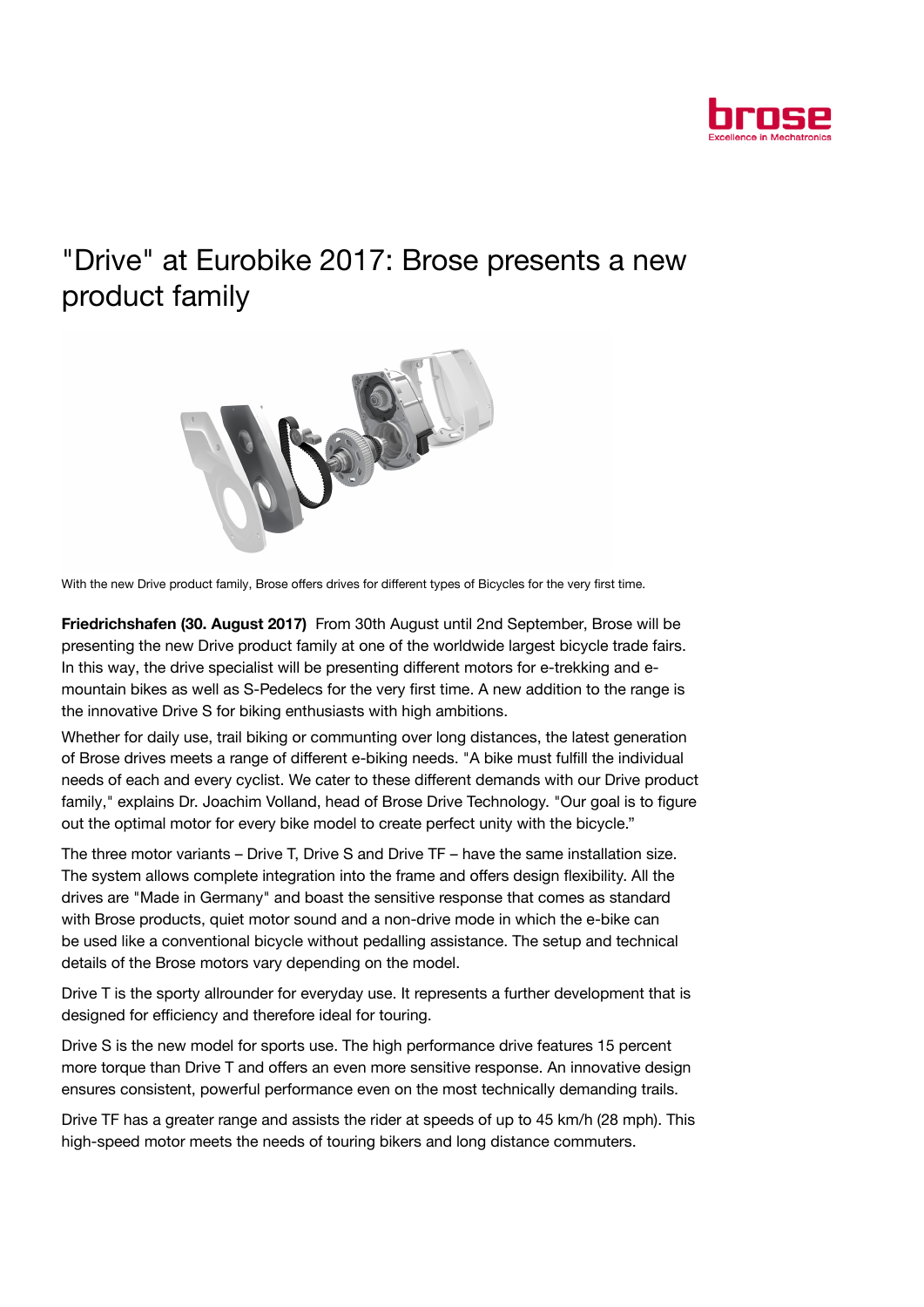

At Eurobike, manufacturers will already be presenting the first bikes to feature the Drive product family. Brose is offering specialist dealers a growing range of training events and certifications for its new motor variations.

## Connected Drive: Brose forges ahead with e-bike digitalization

The family business is already responding to the growing need for individualization by offering motors with flexible installation capabilities and freely selectable display and battery variants. "The digital networking of e-bikes will become even more important in the future," explains Volland. "We are already researching in this area and use our expertise from the automotive industry to help define future trends in the e-bike sector." In the future, Brose will continue to focus on a natural riding experience and the flexible integration capabilities of the system. "Customers are not just buying an e-bike. They want a bike which suits them both technically and esthetically."

Brose will also present its drives for e-bikes at this year's International Motor Show Frankfurt am Main.

## About Brose Antriebstechnik

Based on a steering motor for cars produced millions of times over, Brose engineers have developed an innovative drive concept for e-bikes. Manufacturers can combine components from the modular system to create their own custom concept for flexible integration into the bicycle frame. Series production of the Brose mid-motor started in July 2014 and takes place at the motor plant in Berlin, which has its own e-bike competence center. Around 50 employees are involved in the development, production and sale of drive systems. Over 25 brands worldwide install the Brose e-bike system.

## About Brose

Brose is the world's fifth-largest family-owned automotive supplier. The company develops and produces mechatronic systems for vehicle doors and seats as well as electric motors, drives and electronics, among others for steering, brakes, transmissions and engine cooling. Nearly 25,000 employees at 60 locations in 23 countries generate turnover of 6.1 billion euros. Every second new vehicle worldwide is equipped with at least one Brose product.

> Brose México, S.A. de C.V. Parque Industrial El Marqués Av. de la Corte No. 4 C.P. 76246 El Marqués, Qro.